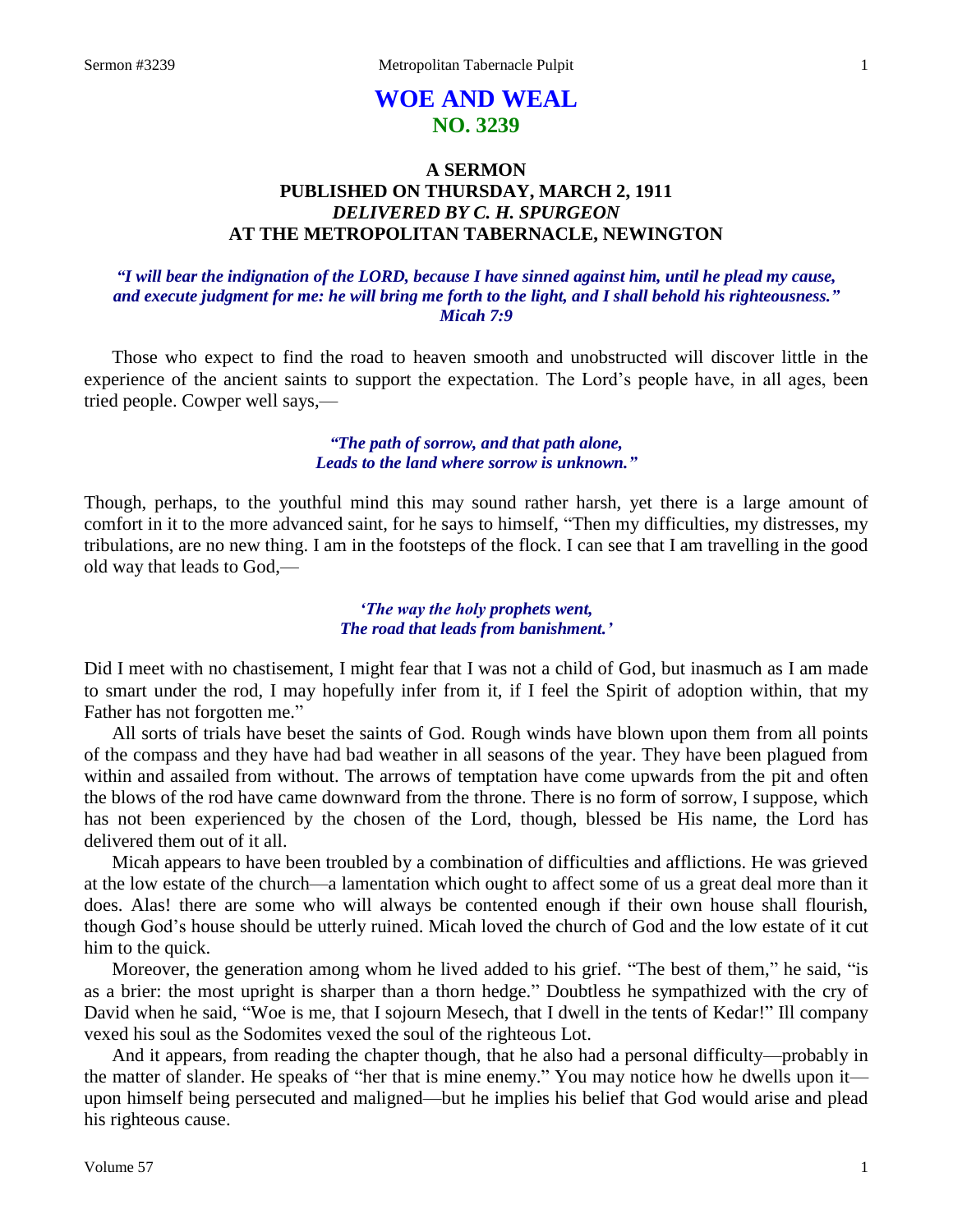Slander is no uncommon injury for the children of God to bear. That which false tongues glibly utter, ungenerous minds easily credit—and a pure conscience is exquisitely sensitive. The birds will pluck at the ripe fruits, whatever they may do with the sour ones. The loftiest trees cast the longest shadows and those who stand the highest are often said by men of the world to be the most base. God was slandered in paradise—why should we expect to escape being slandered in the midst of this world of sinners?

It seems that, in the midst of all this affliction which had befallen Micah—affliction far heavier than any words of mine can describe—the prophet was led into meditation, and in this meditation he penned the words of our text, in which we may discern, first, *what the prophet felt*. He says, "I will bear the indignation of the LORD, because I have sinned against him." Secondly, *what he believed*—"until he plead my cause, and execute judgment for me." And thirdly, *what he expected—*"He will bring me forth to the light, and I shall behold his righteousness."

**I.** While tracing out WHAT THE PROPHET FELT, if we happen to be feeling the same, it may comfort us to hear the voice of a fellow pilgrim passing through the valley of death-shade.

Doubtless *he felt the smart of the rod*. The tone of his utterance shows this. He speaks like a man who could not be callous, for his had been touched in his inmost soul. I think God intends that His people should feel the rod. If we had manifold temptations, but were never depressed in spirit by them, I question whether they would answer any good design.

The "needs be" is not only for the trial, but for the "heaviness" which results from the trial, for you remember that the apostle says, "If need be, ye are in heaviness through manifold temptations." There is a "needs be" that the rod should make the child smart. To play the Stoic under trouble is a very different thing from playing the Christian. In fact, it is the very opposite of it.

Our great Savior did not stand at the grave of Lazarus and say coldly, "It is well," without any show of emotion—but "Jesus wept." So we are permitted, nay, expected, to weep when God chastens us. Do not ask, dear friends, that your nerves may became steel and your sinews of iron. This would be no excellence—it is rather an excellence to be sensitive under the hand of God.

I see not how, excepting by the blueness of the wound, the hurt can be made better. It is when the trouble really stings that it blesses—when the flail falls heavily upon the wheat that it separates the chaff from the pure grain. Expect not to play the bravado with God. Expect rather to have to humble yourself before Him, and out of the depths to cry out, as others have done unto the Most High. It is clear, from the language he uses, that the prophet felt the smart of the rod.

It is equally clear that *he readily perceived that the rod was held in the hand of God*. Not all Christians can see this, especially in the case of slander. We generally exhaust our thoughts upon the second cause and vent our indignation upon the framer of mischief. We are angry with the person who has caused us our loss, or put us to shame, instead of knowing that God uses even the wicked to chastise His people.

Beat a small dog and it will try to bite the stick—if it were a reasoning creature, it would try to bite you. Sometimes you and I are doggish and we snap at the instrument that makes us smart. We are irritated with the missile which has smitten us to our grief. Oh, that we would but look up and see that there is a hand, an unseen hand, that wields the agencies of providence—and realize that not a stroke comes upon the Christian but is given by his heavenly Father's will.

Would to God we were not so accustomed to generally stop at second causes! I am afraid that this is a part of the philosophy of the age. When the world was very ignorant, men used to pray for rain and thank God for it when it came—they believed that thunder was the voice of God and lightning was the glittering of His spear. Now we have grown so wise that we attribute all startling visitations to natural causes. We will scarcely pray to have cholera or plague removed, or ask for anything desirable as the bountiful gift of heaven. The philosophy that puts God farther off from us than He used to be, would be better unlearned, and a truer philosophy known.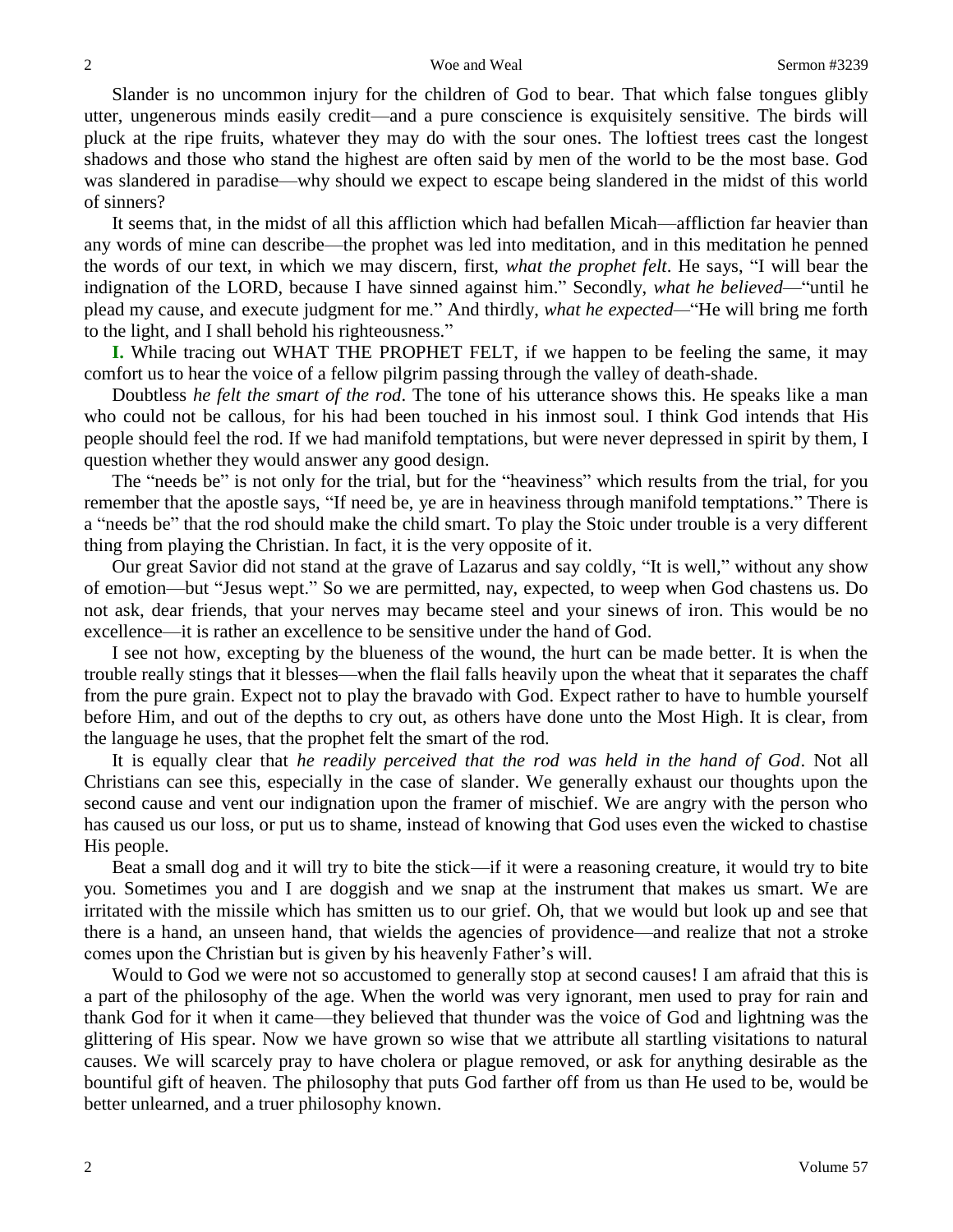At any rate, so far as personal sorrows are concerned, it would be a very sharp and trying experience to me to think that I have an affliction which God never sent me—that the bitter cup was never filled by His hand, that my trials were never measured out by Him, nor sent to me by His arrangement of their weight and quantity. Oh, that were bitterness indeed!

But on the contrary, the prophet sees the hand of God in all his trials, and I pray that you and I may do the same. May we see that our heavenly Father fills the cup with loving tenderness and holds it out, and says, "Drink, My child. Bitter as it is, it is a love-potion which is meant to do you permanent good." The discerning of the hand of God is a sweet lesson in the school of experience.

As he felt the smart and traced that smart to the hand of God, *the prophet discerned that he had sinned*. "Because I have sinned," said he. We do not always see that quite so clearly in health as we do in sickness. A night or two of weary tossings upon our bed will do more for us as to heart-work and as to the depravity of our nature than a hundred sermons.

To be despised and misrepresented, to have to creep into a corner away from one's best friends because they are alienated from you, or to have to go to the grave with one after another of the dearest objects of one's affection—these are sermons under which we cannot sleep, and sermons the responsibility of which we cannot shift to another.

God's children, if they be as they should be, are greatly profited and benefited in the discovery of sin by the affliction which God sends them. I had never known the loathsomeness there was in my heart if the spade of tribulation had not turned over the green sods of my profession, and made me see therein holes and places where loathsome things did creep and crawl within.

Do not shun the furnace, dear friends. You need not certainly pray for it—you will have enough of it without praying for it—but if God sends it, do not be afraid of it. There is no more enriching place in the world to go to than to the Egypt of bondage, for you shall come up out of it with jewels of silver and of gold.

I am of Rutherford's mind when he said that "Of all the wine in God's cellar, birch-wine may be the bitterest, but it is the best." And so it is. You shall never see the stars shine with such splendor as at the North Pole, where the sharp frosts and the long winter have taken away the light of the natural day. All the Arctic voyagers tell us that there seems to be an excessive sparkle about the stars there—so it is in the winter of trouble. We then see the sparkling of the grace of God as a contrast to the evil which we discover in our own hearts.

Another thing the prophet felt was *the trouble he then experienced from God dealing with his sin*. We must always discriminate between things that differ. God never punishes His people for sin in the sense of a legal and vindictive infliction. That would be unjust, for Christ, their Substitute, was once and for all punished in their stead. They owe no debts to divine justice, for all their debts were paid by Christ to the utmost farthing.

But now they are placed under a different government. They are not summoned before a judge, but they are put under parental care—and like as a father chastens every child who he loves, so our heavenly Father chastens us. Again, I say not with a legislative punishment for sin, but with a father's chastisement for our offenses.

Antinomians have gone the length of saying that there is no such thing as even chastisement for sin. Very likely not, as far as they are concerned. I do not suppose that they were ever worth chastening, or that God ever took the trouble to chastise them. But He does chastise His own children and I think those who know their adoption will not be long before they get a very clear realization of it in the tingling of their flesh under the rod of the covenant.

Why, of all the blessings of the covenant, the sharpest, but one of the best, is the rod. "Before I was afflicted, I went astray; but now have I kept thy word," says David—and that testimony of David's is the testimony of all the saints. They will all tell you that they have to bless the hand of a chastening God quite as much as they have to bless the lips of a caressing God when He kisses them with the kisses of His mouth.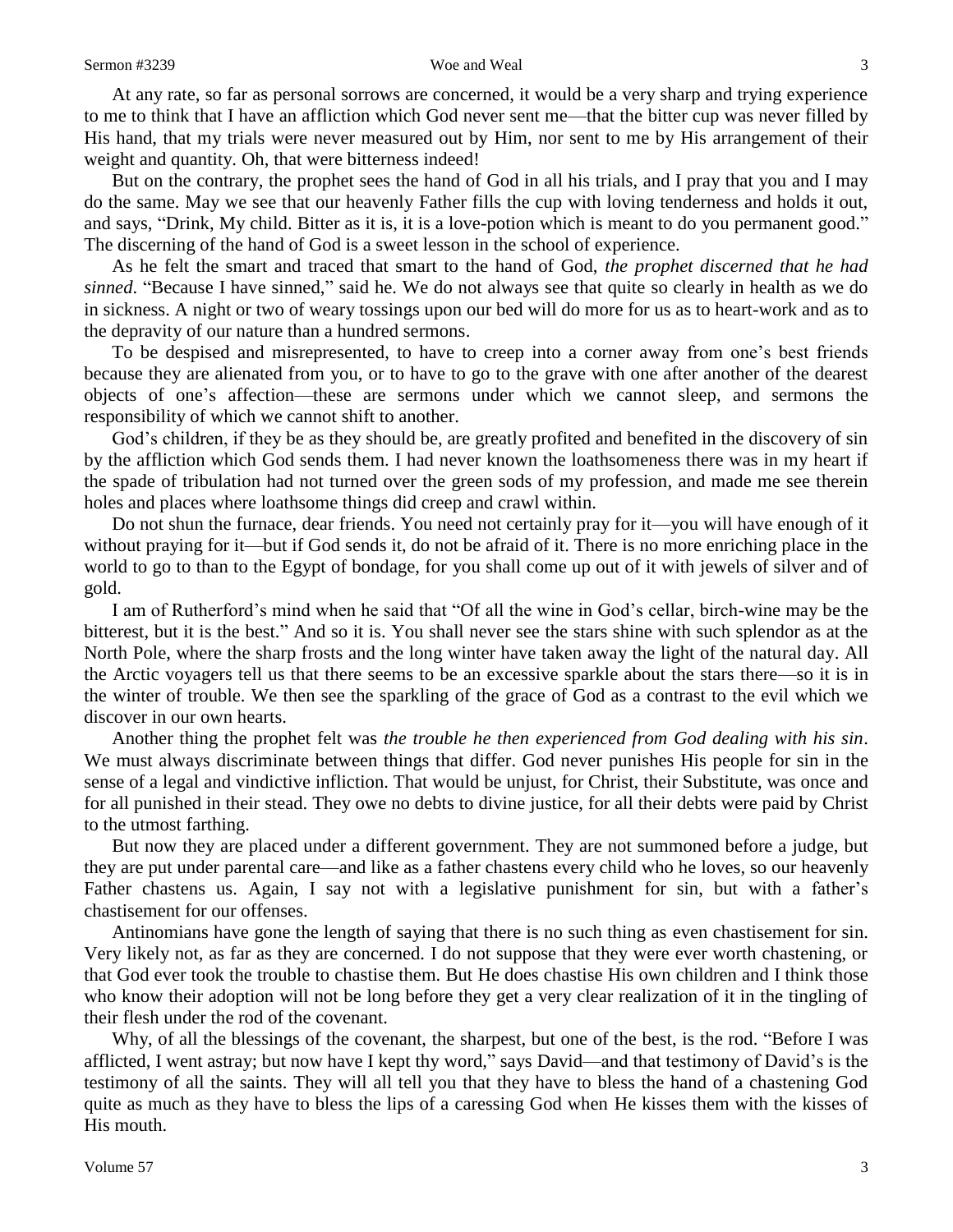#### 4 Sermon #3239

No, the children of God cannot sin without smarting for it, even as God said to the children of Israel, "You only have I known of all the families of the earth: therefore I will punish you for all your iniquities." If some boys were breaking windows in the street tonight, and you went by, you might let them all alone save and except your own boy if you saw him there, and most likely you would make him smart for it.

And when God goes through the world, as this is not the day of judgment, He winks at the sins of many sinners, but if He sees His people transgressing, He will not wink at them. I have often felt very glad when I have seen some of God's people come down in the world to poverty. I have not rejoiced at their misfortunes, but I have been glad of the gracious discipline it indicated. I have sometimes said of such-and-such a man, "If that man prospers, acting as he does in business, I shall know that he is not a child of God. If he be a child of God, he cannot do as other men do without making a terrible misadventure of it ere long."

If you only want gain in this world, do not be a Christian, nor pretend to be one. You cannot expect God and mammon to agree together. If you be a Christian, God will watch you more narrowly than others. If you be a king's counsel, a little thing will be treason in you which would not have been treason in an ordinary subject. God expects great things where He gives great things—and if He honors us so much as to tell us the secret of His covenant, He expects us to walk with the greatest possible circumspection.

So, Christian, whenever you are in trouble, though it may not be distinctly the result of sin, yet you may well inquire whether it be so or not. Say with Job, "Shew me wherefore thou contendest with me." At the bottom of our sorrow there is generally a sin—at the roots of our grief we shall find our guilt.

Observe one more point. *The prophet felt that, since he could connect his suffering with his sin, he could bear it*. "I will bear the indignation of the LORD, because I have sinned against him." 'Twas a grand point in Aaron when he "held his peace." In that case, "silence" was golden" indeed. And when we distinctly see our trouble coming upon us and springing out of our wrong-doing, what can we say, what can we do, but put our hand upon our mouth and humbly bow before God?

I am persuaded, dear friends, that we often make more trouble for ourselves by holding an argument with God about our trouble. When your child is stubborn, as long as he holds out and fights it out with you, you will not put away the rod. But when, with broken heart and weeping eyes, he confesses that you have done right and that he has been wrong, then your heart moves towards him and yearns with compassion.

It is so with our God, so let us cast ourselves into His arms. It is a sweet thing to be able to say, "Well, Lord, do as You will with me." It is not easy to say it when the pain is acute, or when the inward grief is very heavy—but it is a sweet relief to let the lancet, as it were, into the gathering, and it gives us ease to say, "Not as I will, but as thou wilt."

You are not far from liberty when you are content to sit there in the dungeon till He wills to let you out. When you can say in your spirit, "Strike, Lord, if You will—only sanctify the rod to me. But go on striking if so You will—I will not say a single word against all that You do. 'I will bear the indignation of the LORD, because I have sinned against him.'"

Have you ever read Brooks' *Mute Christian Under a Smarting Rod*? If you have not, you might do so with great profit, if you can get a copy of it. But better than reading that will be to go out yourselves, and be "mute Christians under a smarting rod."

If some of you do not know anything about this infliction now, you will one day. You need not wish that the day may be very soon. But when it comes, remember what has been said to you tonight, and "bear the indignation of the LORD" as the prophet Micah did.

**II.** Let us inquire, briefly, in the second place, WHAT DID THE PROPHET BELIEVE?

*He believed that he had an Advocate above*. Though he would not plead for himself, yet he says, "I will bear the indignation of the LORD...until he plead my cause, and execute judgment for me." Every believer has at least two Advocates in heaven. His Father Himself is his Advocate. "Like as a father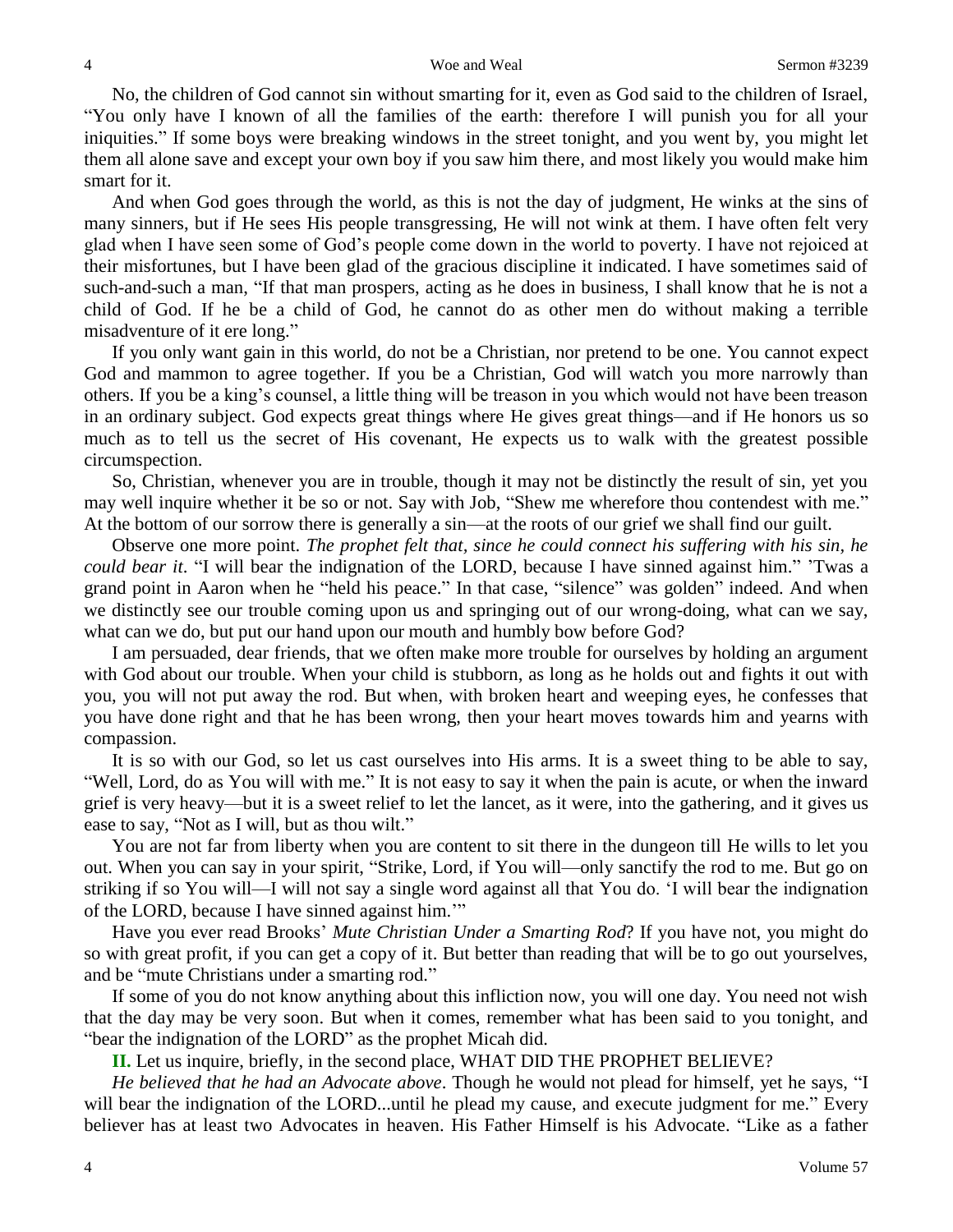pitieth his children, so the LORD pitieth them that fear him." Have you never felt your own heart plead for your child when you have said to him, "Now you are under my displeasure—go away, I shall not want to see you again—go to your bed-chamber and stay there"?

And if you have heard him moaning there, and sighing and crying, oh, your heart has ached to be with him. You have said to yourself, "Have I been too severe?" And though you may have come to the conclusion that you were not, but that it was necessary for his good, still your child does not need to plead for himself, for your heart pleads for him.

"Like as a father pitieth his children, so the LORD pitieth them that fear him. For he knoweth our frame; he remembereth that we are dust." Oh, the tenderness of God's heart, even when you feel the roughness of God's hand! Oh to believe, Christian, that God is, as it were, doing despite to Himself when He smites you—that although His wisdom and His highest love appoint it—the tenderness of love would fain let you go unchastened, unless the knowledge and prudence of love recognized that it was for your welfare that you should feel the smart!

You have an Advocate in your Father Himself, and then you have another Advocate whose office it is to plead for you—your blessed Lord Jesus. Could you want a better? In all your afflictions He is afflicted. He can sympathize with every pang that torments you, with every doubt that oppresses you.

#### *"He takes you through no darker rooms Than He went through before."*

And at the everlasting throne, when you are being sifted like wheat, He is praying that your faith fail not, and so the rod passes away. And full often, what is worse than the rod, the axe, too, because the Intercessor pleads for us. Yes, we have an Advocate above to plead our cause.

And do you notice that *the prophet puts, with the pleading above, activity on earth*? He looks at his present trouble, which seems in his case to have been slander, and he says that the Lord Himself would execute judgment for him.

When David took his sword in his hand and declared that not a single man of the house of Nabal would be alive by morning light, how furious was the son of Jesse as he marched at the head of his clan. And what a blessing it was when Abigail, the wise woman, knelt before him and stopped him, and said, "My lord fights the battles of the LORD."

David stopped and bethought himself that, when he became a king, it would be no small consideration to be able to feel that he had not shed blood in haste—so he put up his sword and went his way. There was no need for David to slay Nabal, for ten days afterwards the Lord smote him and he died. Why, oh why, should we be in such a great hurry to fight our own battles?

Brethren and sisters, if anybody should speak hard words of us, we are up in arms at directly. "Oh!" says one, "I will have this wrong righted. My character is too precious to be lost in that way." "Yes," says another, "I will see the thing through. I will have the law after such-and-such people." Well, now, be still, or go and fight the Lord's battles, let God fight for you. What is your name or your character, after all? Who will be any the better for your caring about such an insignificant creature as you are? Why, when you are dead and gone, the world will not miss you!

It is amazing what great beings we are in our own esteem—and yet what little beings we really are, after all! When Mr. Whitelock was much troubled about the peril of England, his servant said to him, "Mr. Whitelock, did England get on pretty well before you were born?" "Oh, yes, John! Very well indeed." "And do you think it will get on all right when you are dead?" "Yes, I think it will, John." "Very well, then. If I were you, sir, I'd leave it to God now without troubling yourself about it."

The fact is, the longer I live, the more I feel that the very things which I fret about are the things that go wrong. But the other matters that I can just put on the shelf and leave with God, always go right. A line in one of our hymns says,—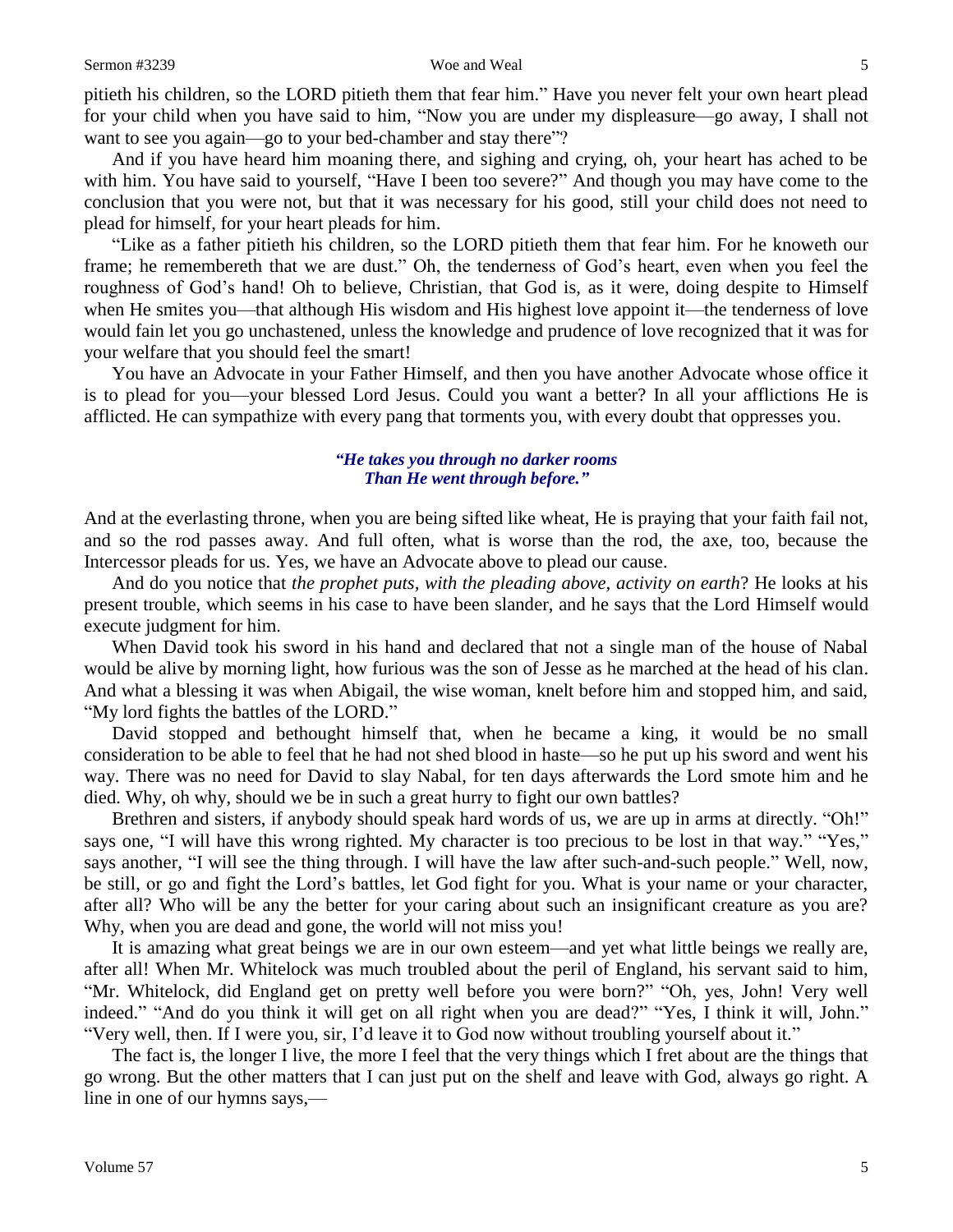## *"'Tis mine to obey; 'tis His to provide."*

While we are trying to provide, we neglect to obey, and so the obeying and the providing both go awry. If it be a battle of your own, leave it alone. In everything else, if you want a thing done, do it yourself. But in the matter of your own character, if you want it defended, leave it alone. God will take care of it and the less you stir in that matter, the better will it be for you and the more for God's glory.

What a sweet thing it is, then, to believe that you have One to plead for you above and that the same Lord will vindicate your cause below! How blessed it is for you to live with the consciousness that you have left everything in His hands, casting your burden upon the Lord, and making it your only burden to pray to Him and serve Him all the days of your life!

#### **III.** Now, lastly, WHAT WAS IT THAT THE PROPHET EXPECTED?

He said, "He will bring me forth to the light, and I shall behold his righteousness." Believer, will you also expect this—*that God will bring you forth to the light*? "Be of good courage and he shall strengthen thine heart." But if you are not of good courage, your heart will be weak. If Satan can persuade you that the night will never give place to the morning, then he can make an easy prey of you.

But if you can say with Micah, "He will bring me forth to the light." If you can still feel persuaded that God never did cast one of His chosen ones down without intending to lift him up again, that He never did kill without making alive, and never did wound without intending to heal, why then your worst and multiplied afflictions can be borne with holy cheerfulness and confidence. "He will bring me forth to the light."

Oh, what a mercy it is to come forth to the light after you have been in the dark! How sweet the light is then! I have heard people, who have been very sick, say that after they have recovered, life has been a perfect joy to them. Nay, I know one who very seldom has a day free from pain—and when she does have such a day, it is a day indeed.

You can see, by the very sparkling of her eye, how good a thing it is to live. It is almost worthwhile to suffer pain to have the joy of being delivered from it. And so, when a child of God has been tried, tempted, afflicted—and he once gets out of it—what joy and peace he has! If you are baptized in trouble, when you lift your head again, you shall come out all the fairer and the brighter for the washing—and thank each billow that breaks over you for the good it has brought you, as you come forth to the light. Then you shall be able to sing,—

> *"'For yet I know I shall Him praise Who graciously to me, The health is of my countenance, Yea, mine own God is He.'*

"Aforetime He has succored me, so I can say to Him, 'Because You have been my help, therefore in the shadow of Your wings will I rejoice.' If I cannot get the light of Your face, the very shadow of Your wings shall make me glad, for I shall feel that I am safe even under their shadow. O God, You will bring forth Your people to the light and they shall triumph in Your exalted right arm, O my delivering God!"

Then the prophet added, "*and I shall behold his righteousness*." One might have half-forgiven him if he had said, after being slandered, "I shall behold my own righteousness—men shall see it, too, and they shall honor me the more because they treated me so unjustly for a time." Oh, no, it is not so written. But "I shall behold his righteousness."

To see the righteousness of God in having tried us, to discern clearly His wisdom, His goodness, His truth, His faithfulness in having afflicted us, and more and more to see how suited to our case is the fullness of righteousness which is treasured up in Christ Jesus—this is the divine result from all our troubles. So may it be with us till the last wave of trouble breaks over us and we enter into everlasting rest!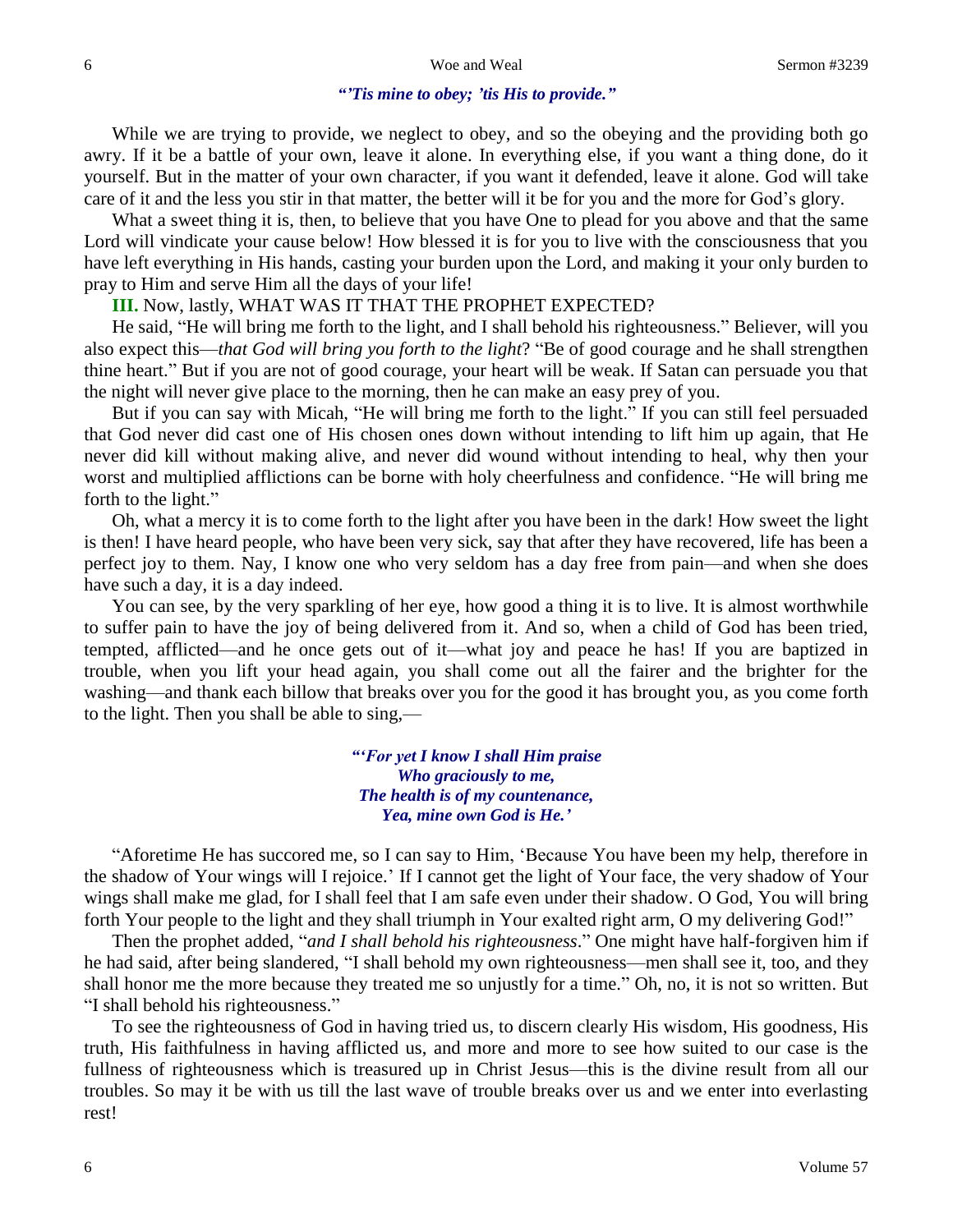Dear friends, I commend the text to you. May you live in the spirit of it, and may the Lord help you to glorify Him even as the prophet Micah did.

Alas! I know that there are some here who have their troubles and they have no God to go to! How I pity you! The snow that falls tonight makes it very cheerless for you who have to be out in it—and the thaw makes the snow press through your boots till your very bones and marrow seem chilled. Thank God we can get the curtains drawn and sit around the fire—and even if the blast blows outside, it is all warm within.

But what must it be to have no home to go to? What must it be to be a houseless wanderer on such a night as this? What must it be to pass by houses all alight and cheerful, and to say, "There is no home, sweet home for me—I am an outcast and must tread all night these snowy streets"? I hope there is no such creature in London who will have to do so. One could pity such a poor wretch indeed!

But think, my dear friends, what it must be for your soul to have no home at the last—when the storm of wrath shall fall, to have nothing to comfort you—to be driven from God's presence, to have no Father in heaven, to find no warmth of love in the divine heart, to see the happiness of angels and the joy of glorified spirits—perhaps to see your own children in heaven and to be yourselves shut out. Dear ones, whom you loved on earth, divided from you by a great gulf forever.

Happily, the day of grace is not yet over. The day of mercy is not yet past. The long eternal night has not yet set in! Hasten, sinner! There is a home for you if you have grace to knock at this door. The door is Mercy. To knock is Prayer. To step across the threshold is Faith. Trust the Lord Jesus and you need not fear, though all your life long you should be tried. You need not fear the accumulated terrors of the latter days, whatever they may be, nor fear the dread trump of judgment, nor the last tremendous day. Fly to Jesus! Fly to Jesus! Fly to Jesus now! May His Spirit draw you this night! Amen.

#### **EXPOSITION BY C. H. SPURGEON**

### *MICAH 7*

The prophet begins in a sorrowful strain and there is much that is sad in the chapter, yet there is also much of holy confidence in God.

**Verse 1.** *Woe is me! for I am as when they have gathered the summer fruits, as the grapegleanings of the vintage: there is no cluster to eat: my soul desired the first ripe fruit.* 

It is a terrible thing for a good man to find good men growing very scarce and to see wicked men becoming more wicked than ever. It makes him feel his loneliness very keenly and joy seems to be banished from his heart.

**2.** *The good man is perished out of the earth: and there is none upright among men: they all lie in wait for blood; they hunt every man his brother with a net.* 

Those were sad times in which Micah lived. And yet, under some aspects, one might be willing and even glad to live in such times, for, if ever one could be useful to one's fellows, surely it would be then. God had need of a voice like that of the prophet Micah in the days when His worship was forsaken and the true faith had almost died out among men. Unless God had left a Micah here and there, the land would have been as Sodom and have been made like unto Gomorrah. So the more unpleasant the age was to the good man, the more necessary and profitable was he to that age.

**3.** *That they may do evil with both hands earnestly,*

I wish the professed followers of Christ did good with both hands, that is, with every faculty, with every capacity, in every way, and at every opportunity, just as wicked men "do evil with both hands earnestly."

**3.** *The prince asketh, and the judge asketh for a reward; and the great man, he uttereth his mischievous desire: so they wrap it up.*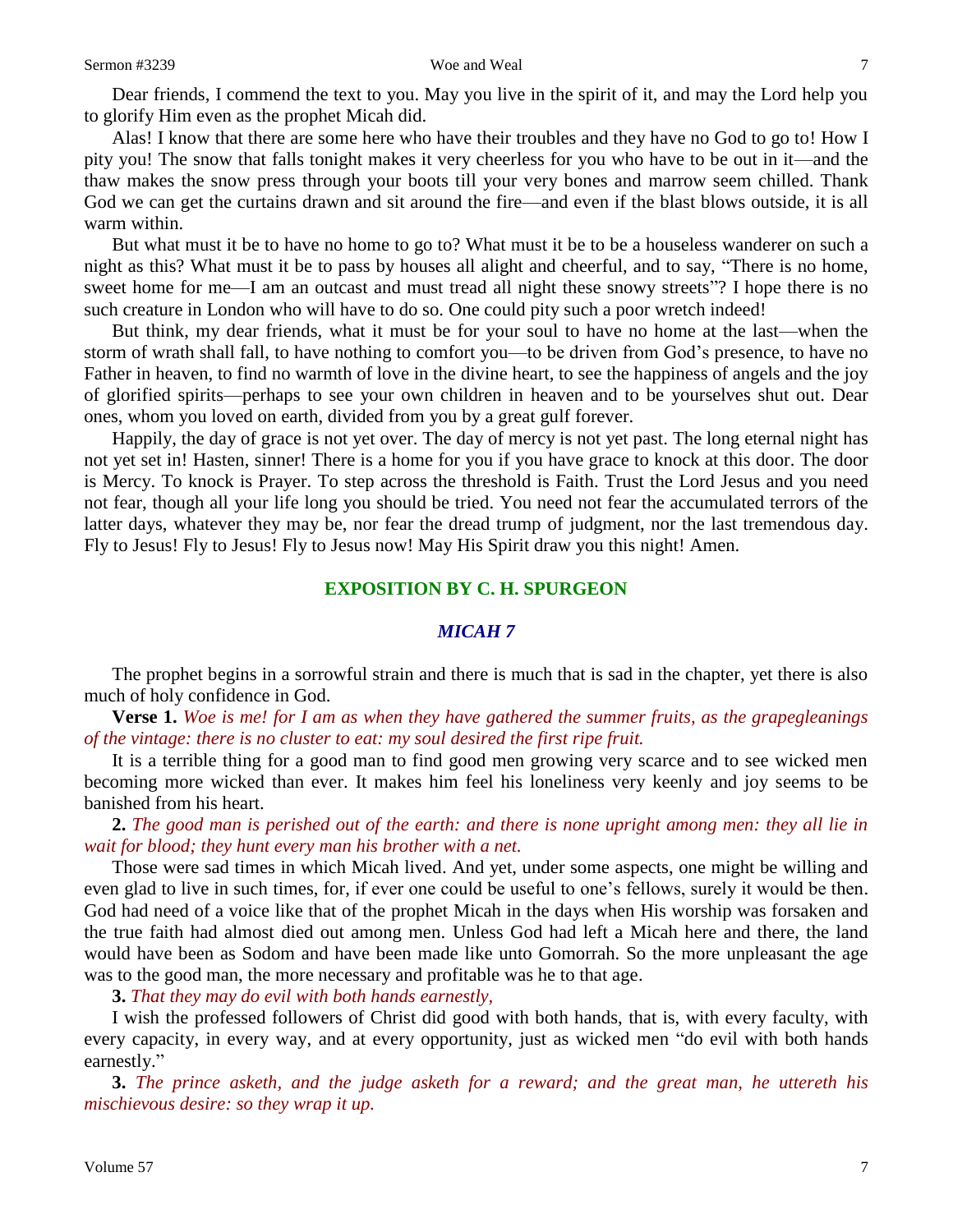Honesty seemed to have died out of the nation. The highest people in the land who ought to have been beyond the power of bribery, sold the administration of justice to the highest bidder. Ah! those were evil times indeed.

**4.** *The best of them is as a brier: the most upright is sharper than a thorn hedge: the day of thy watchmen and thy visitation cometh; now shall be their perplexity.* 

Sin brings sorrow in its train and as nations will have no future as nations, God deals with national sin here upon earth and visits it with national punishments. Now that sin had become so rampant in Israel, it would be the time of their perplexity—and when sins, like chickens, come home to roost, then will be the time of the sinner's perplexity. He lets his sins fly abroad and thinks that, like the wandering birds of the air, they will soon be gone and he shall never see them again—but they will all come home to him and he shall be made to bitterly rue the day in which he thought that he could make a profit by transgressing the righteous law of the Lord.

**5.** *Trust ye not in a friend, put ye not confidence in a guide: keep the doors of thy mouth from her that lieth in thy bosom.* 

So saturated with dishonesty had the nation become that the evil had penetrated even into domestic life, so that, where all should have been in a state of mutual happy confidence, the prophet felt bound to tell them that such confidence could not exist between those who appeared to be friends, or even between husbands and wives.

**6.** *For the son dishonoureth the father, the daughter riseth up against her mother, the daughter in law against her mother in law; a man's enemies are the men of his own house.*

And this is true in a measure still, for without the fear of God, you will find that even the nearest and dearest relationships will not keep the unconverted from being the enemies of the godly. In that respect, a gracious man cannot trust her that lies in his bosom, if she be not a true child of God.

Now mark the grandeur of faith. Set this white spot right in the middle of the black darkness of which we have been reading—

**7.** *Therefore I will look unto the LORD;—*

There was nowhere else for the prophet to look. According to what he tells us, all men had become false. "Therefore," he says, "I will look unto JEHOVAH."

**7-8.** *I will wait for the God of my salvation: my God will hear me.* [See Sermon #2069, My Own Personal Hold-Fast] *Rejoice not against me, O mine enemy: when I fall, I shall arise; when I sit in darkness, the LORD shall be a light unto me.*

And this is all the light that God's people need. Even if it be the darkness of a black Egyptian night into which our spirit has fallen, yet if God shall but appear to us, there shall soon be light for us. Dr. Watts truly sang,—

> *"In darkest shades, if He appear, My dawning is begun; He is my soul's sweet morning star, And He my rising sun."*

**9.** *I will bear the indignation of the LORD, because I have sinned against him, until he plead my cause, and execute judgment for me: he will bring me forth to the light, and I shall behold his righteousness.* 

Listen to this testimony of the prophet, tried child of God. Even when in your own household you find enemies, put your trust in God, for He will yet appear to deliver you. Let this be your joy. Sit still in humble patience and "bear the indignation of the LORD," for, even though trouble is laid upon you, it is not so heavy as it might have been, and it is not so severe as it would have been if the Lord had dealt with you in strict justice.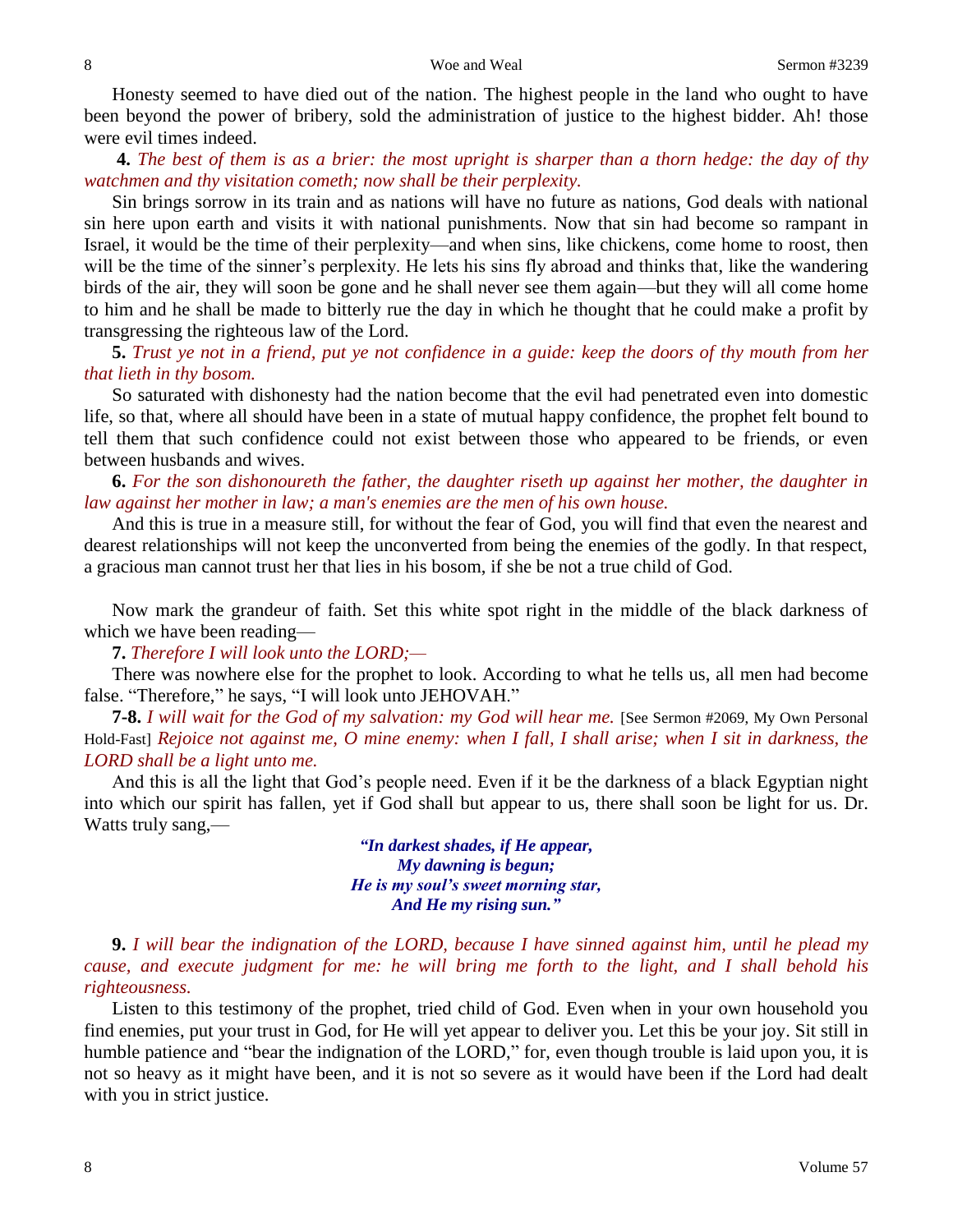Therefore in patience possess your soul and wait quietly before your God. Be not without hope. Expect that He will plead your cause and that He will execute judgment for you. Watch for His light, which will most surely come, and in which you shall behold not your own righteousness, but His.

**10.** *Then she that is mine enemy shall see it, and shame shall cover her which said unto me, Where is the Lord thy God? mine eyes shall behold her: now shall she be trodden down as the mire of the streets.*

This verse relates to the nation which, at that time, was oppressing Israel. She should have her turn of suffering, for she should be crushed beneath JEHOVAH's foot as the mire is trodden in the streets.

**11-12.** *In the day that thy walls are to be built, in that day shall the decree be far removed. In that day also he shall come even to thee from Assyria, and from the fortified cities, and from the fortress even to the river, and from sea to sea, and from mountain to mountain.*

This is what was to befall those who had sinned against God and oppressed His people—He would let loose the oppressors upon them and they would find foes in every quarter.

**13.** *Notwithstanding the land shall be desolate because of them that dwell therein, for the fruit of their doings.* 

That is a wonderful expression, "the fruit of their doings." All doings bear fruit of one kind or another, and sinful doings bear bitter and deadly fruit. Woe to the man who is made to eat the fruit of his own doings! That which men eat on earth they may have to digest in hell—and there shall they lie forever digesting the terrible morsels which they ate with so much gusto here below.

**14.** *Feed thy people with thy rod, the flock of thine heritage, which dwell solitarily in the wood, in the midst of Carmel: let them feed in Bashan and Gilead, as in the days of old.*

Sometimes, there are pastures in the very center of woods—and God's people in Micah's day were like a little flock of sheep hidden away from their enemies in the midst of a wood, but God will bring them out by and by to far larger liberty. They shall yet have Bashan and Gilead to be their pasture, "as in the days of old." And so the little one shall become a thousand and the small one a great nation—and they that were hidden away because of their many enemies shall have such liberty that they shall worship and praise the Lord their God everywhere.

**15-17**. *According to the days of thy coming out of the land of Egypt will I shew unto him marvellous things. The nations shall see and be confounded at all their might: they shall lay their hand upon their mouth, their ears shall be deaf. They shall lick the dust like a serpent, they shall move out of their holes like worms of the earth: they shall be afraid of the Lord our God, and shall fear because of thee.*

The day will come when there shall be such a fear of the people of God upon those who formerly persecuted them that they shall tremble before the Lord and be afraid of the very people whom once they derided and oppressed.

**18.** *Who is a God like unto thee, that pardoneth iniquity, and passeth by the transgression of the remnant of his heritage? he retaineth not his anger for ever, because he delighteth in mercy.*

He never delights in anger, especially in anger against His own people. That is but temporary anger, and is, after all, only another form of love—for the parental anger which hates sin in a dear child is but love on fire. May God never permit us to sin without being thus angry with us! We might almost beseech Him never to tolerate sin in us, but to smite us with the rod rather than allow us to be happy in the midst of evil. Perhaps the worst of horrors is peace in the midst of iniquity—happiness while yet sin is all round about us.

**19.** *He will turn again, he will have compassion upon us; he will subdue our iniquities;* [See Sermon #1577, Sin Subdued] *and thou wilt cast all their sins into the depths of the sea.*

We read about their sins in the earlier part of the chapter—and what a horrible catalog of evils it was. Yet here we read, "Who is a God like unto thee, that pardoneth inquiry?" Even those mountainous sins of which the prophet writes, the Lord will tear up by their roots and cast them into the depths of the sea.

**20.** *You will perform the truth to Jacob, and the mercy to Abraham, which thou hast sworn unto our fathers from the days of old.*